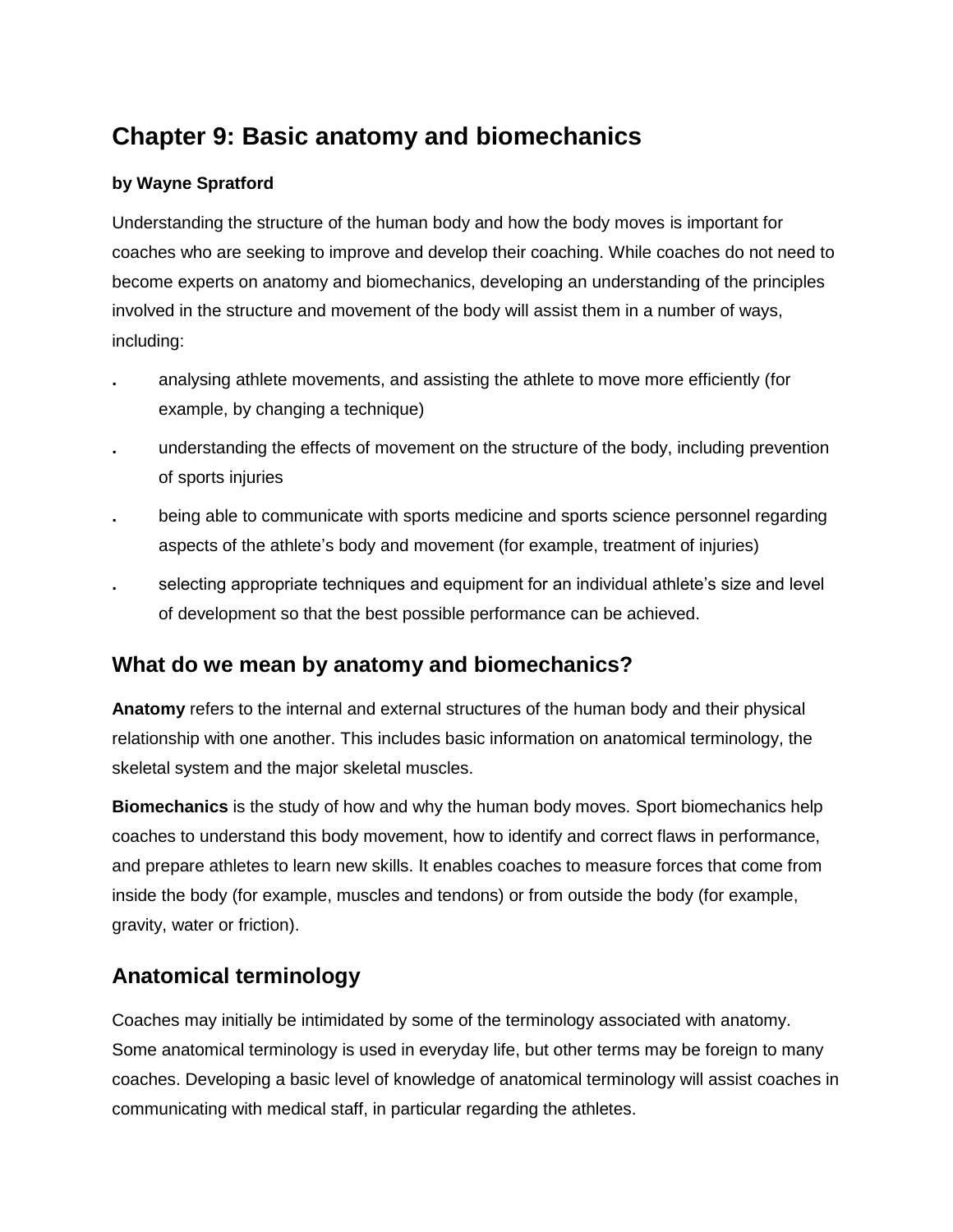## **Anatomical position**

In order to describe body parts, a reference point is needed. This is called the anatomical position. It is from this position that all anatomical terminology relates, regardless of the body's actual position. The anatomical position refers to a person standing upright, arms by their side with palms facing forward and thumbs pointing away from the body.

## **Directional terms**

This is an explanation of where one body part is in relation to another. The following table outlines some common directional terminology.

| Term          | Definition                                                                       | Example                                         |
|---------------|----------------------------------------------------------------------------------|-------------------------------------------------|
| Superior      | Towards the head, above                                                          | The chest is superior to the pelvis             |
| Inferior      | Away from the head, below                                                        | The jaw is inferior to the eyes                 |
| Anterior      | Towards or at the front of the body                                              | The ribs are anterior to the shoulder blade     |
| Posterior     | Towards or at the back of the body                                               | The spine is posterior to the ribs              |
| Medial        | Towards or at the midline of the body,<br>on the inner side                      | The sternum is medial to the arm                |
| Lateral       | Away from the midline of the body, on<br>the outer side                          | The thumb is lateral to the fingers             |
| Proximal      | Closer to the origin of the body part or<br>the point of attachment of a limb    | The wrist is proximal to the fingers            |
| <b>Distal</b> | Further from the origin of the body part<br>or the point of attachment of a limb | The elbow is distal to the shoulder             |
| Superficial   | Towards the surface                                                              | The skin is superficial to the skeletal bones   |
| Deep          | Away from the surface, more internal                                             | The muscles are deep in relation to the<br>skin |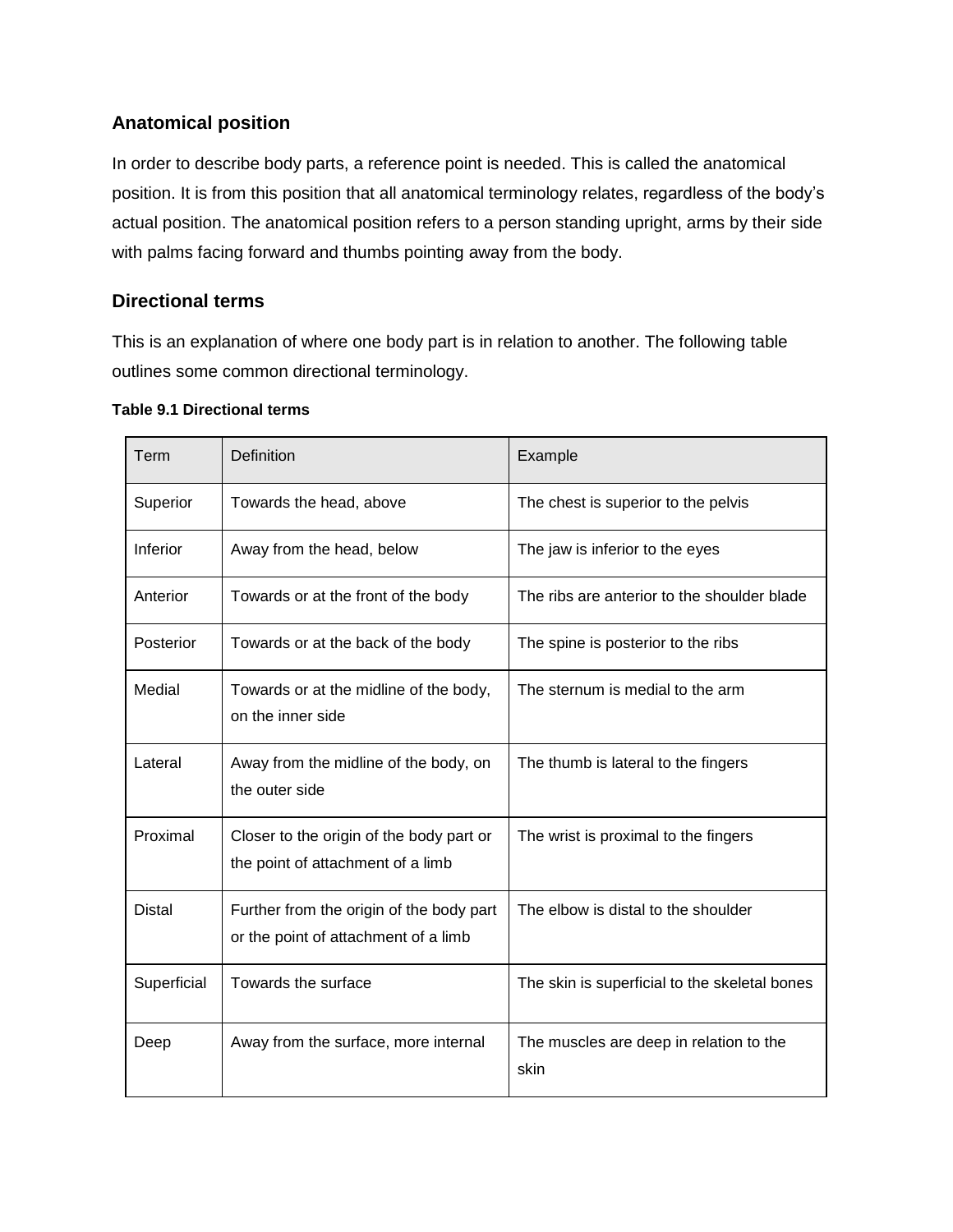# **The skeletal system**

The skeletal system is made up of 206 bones, as well as cartilages, ligaments and joints. It accounts for about 20 per cent of body mass.

The body's skeletal system performs five important functions:

- support bones provide a framework, giving the body form and shape
- protection bones provide protection for our vital organs, such as our central nervous system (the brain and spinal cord) which is completely enclosed in bone)
- . movement articulating bones act as levers enabling us to move
- . mineral storage calcium is the most abundant mineral in the human body. A typical human body contains 1–2 kilograms of calcium, 98 per cent of which can be found within the skeleton
- . blood cell formation red blood cells, white blood cells and other blood elements are produced within red marrow that fills the internal cavities of many bones

The major bones of the body are indicated on the following diagram.

#### **Figure 9.1: Anterior view of the skeleton**

| <b>Skull</b>   | Mandible       | <b>Metatarsals</b> |
|----------------|----------------|--------------------|
| Clavicle       | Sternum        |                    |
| Scapula        | <b>Humerus</b> |                    |
| Ribs           | Vertebra       |                    |
| Radius         | Illium         |                    |
| Ulna           | Ischium        |                    |
| Metacarpals    | Pelvis         |                    |
| Femur          | Pubis          |                    |
| Fibula         | Carpals        |                    |
| <b>Tarsals</b> | Phalanges      |                    |
| Phalanges      | Patella        |                    |
| Sacrum         | Tibia          |                    |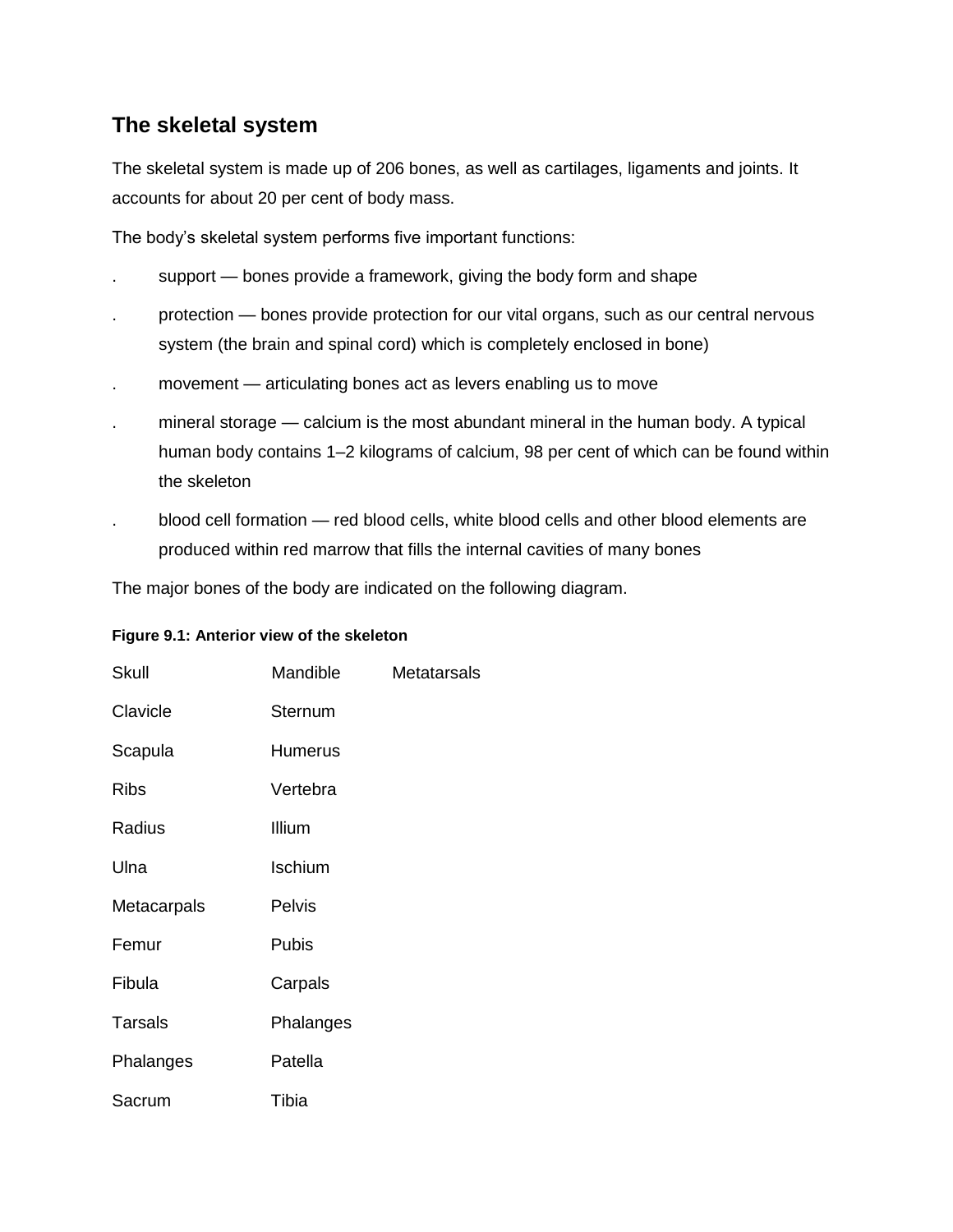### **Case study**

Joanne coaches a squad of young female gymnasts who train 3–4 times a week and are competing at regional level. One of the girls in the squad, Shauna, who is 12 years old has been complaining of pain in her left shin when she lands. After a week of the pain continuing, Joanne spoke to Shauna's parents and recommended that they take her to a sports medicine physician. Joanne was concerned that it could be an overuse injury, such as a stress fracture. Joanne was keen to address the problem quickly, as Shauna is at a stage of intense bone growth where a small problem could turn into a big problem if not treated. Joanne will need to take advice from Shauna's physician in regard to changes needed to Shauna's training loads and types of training activities that are suitable during rehabilitation.

## **Joints**

Joints exist wherever two bones, joined by ligaments, meet and are classified functionally as well as structurally into following three categories:

- fibrous the ends of the bones are joined by fibrous tissue. No joint cavity is present and little or no movement exists. An example would be the joints of the skull and the joints of the teeth and jaw
- . cartilaginous mainly provide stability, with limited movement. Bones are connected by collagen fibres, cartilage or ligament. An example would be the discs of the vertebral column
- synovial typically found at the end of long bones and permit a wide range of motion. An example would be the joints of the limbs such as shoulder, hip and knee.

## **Joint movements**

All skeletal muscles are attached to bone, either directly or indirectly, by connective tissue at a minimum of two points. The following table describes the directional movements that take place at these joints.

#### **Table 9.2: Movement terms**

| <b>Terms</b> | <b>Definition</b>               |
|--------------|---------------------------------|
| Extension    | Increasing the angle at a joint |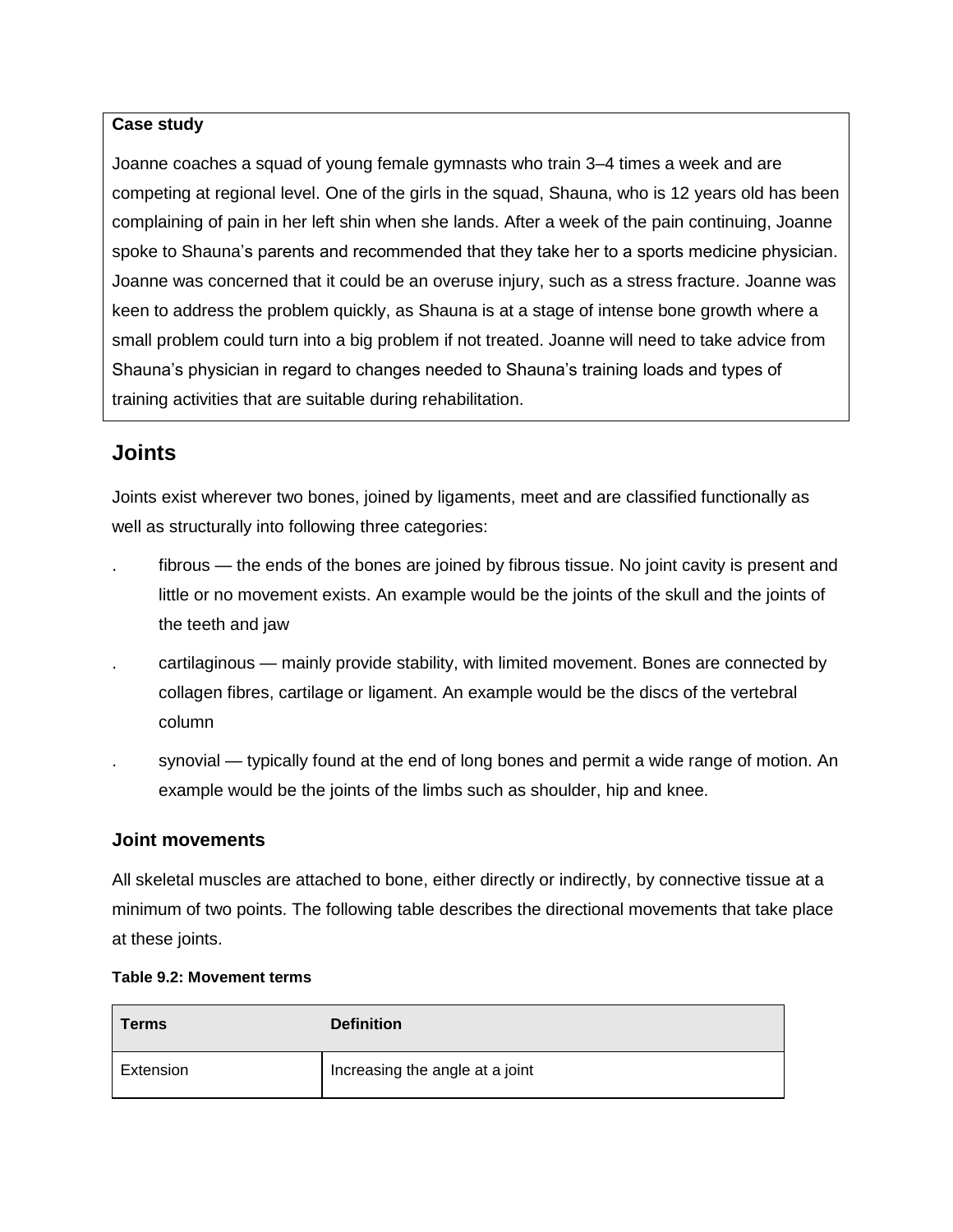| Flexion)               | Decreasing the angle at a joint. Flexion of the foot at the ankle is<br>called dorsi flexion                                                                        |  |
|------------------------|---------------------------------------------------------------------------------------------------------------------------------------------------------------------|--|
| Hyperextension         | Extension of a segment past the anatomical position                                                                                                                 |  |
| Abduction              | Movement away from the body's midline                                                                                                                               |  |
| Adduction              | Movement towards the body's midline                                                                                                                                 |  |
| Dorsi flexion          | Only occurs at the ankle and is the action of moving the toe<br>towards the shin                                                                                    |  |
| <b>Plantar flexion</b> | Only occurs at the ankle and is the action of moving the toe<br>towards the ground                                                                                  |  |
| Rotation               | Movement about an axis, either medially (inward) or laterally<br>(outward)                                                                                          |  |
| Circumduction          | Moving a limb so that the end of the limb draws a circle                                                                                                            |  |
| Supination             | Moving the flexed forearm so that the palm of the hand is facing<br>out                                                                                             |  |
| Pronation              | Moving the flexed forearm so that the palm of the hand is facing<br>down                                                                                            |  |
| Eversion               | Rotation of the foot to turn the sole outwards                                                                                                                      |  |
| Inversion              | Rotation of the foot to turn the sole inwards                                                                                                                       |  |
| Elevation              | Moving a body part upwards                                                                                                                                          |  |
| Depression             | Moving a body part downwards                                                                                                                                        |  |
| Opposition             | This only occurs between the thumb and the fingers of the hand.<br>The action occurs when you touch your thumb to the tips of the<br>other fingers on the same hand |  |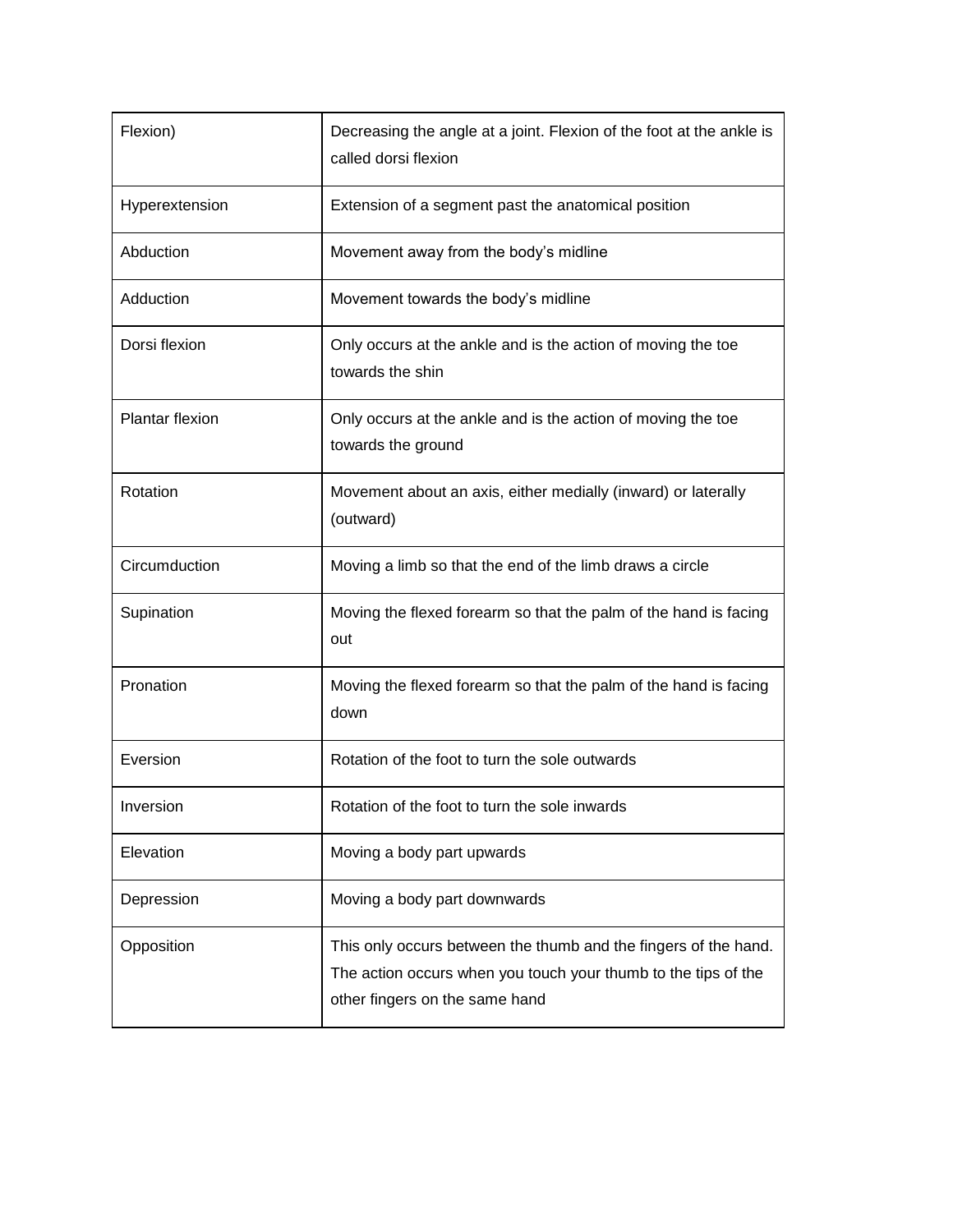





**Figure 9.2: Extension Figure 9.3: Flexion Figure 9.4: Abduction**







**Figure 9.5: Adduction Figure 9.6: Dorsi flexion Figure 9.7: Plantar flexion**



**Figure 9.8: Supination Figure 9.9: Pronation Figure 9.10: Eversion**



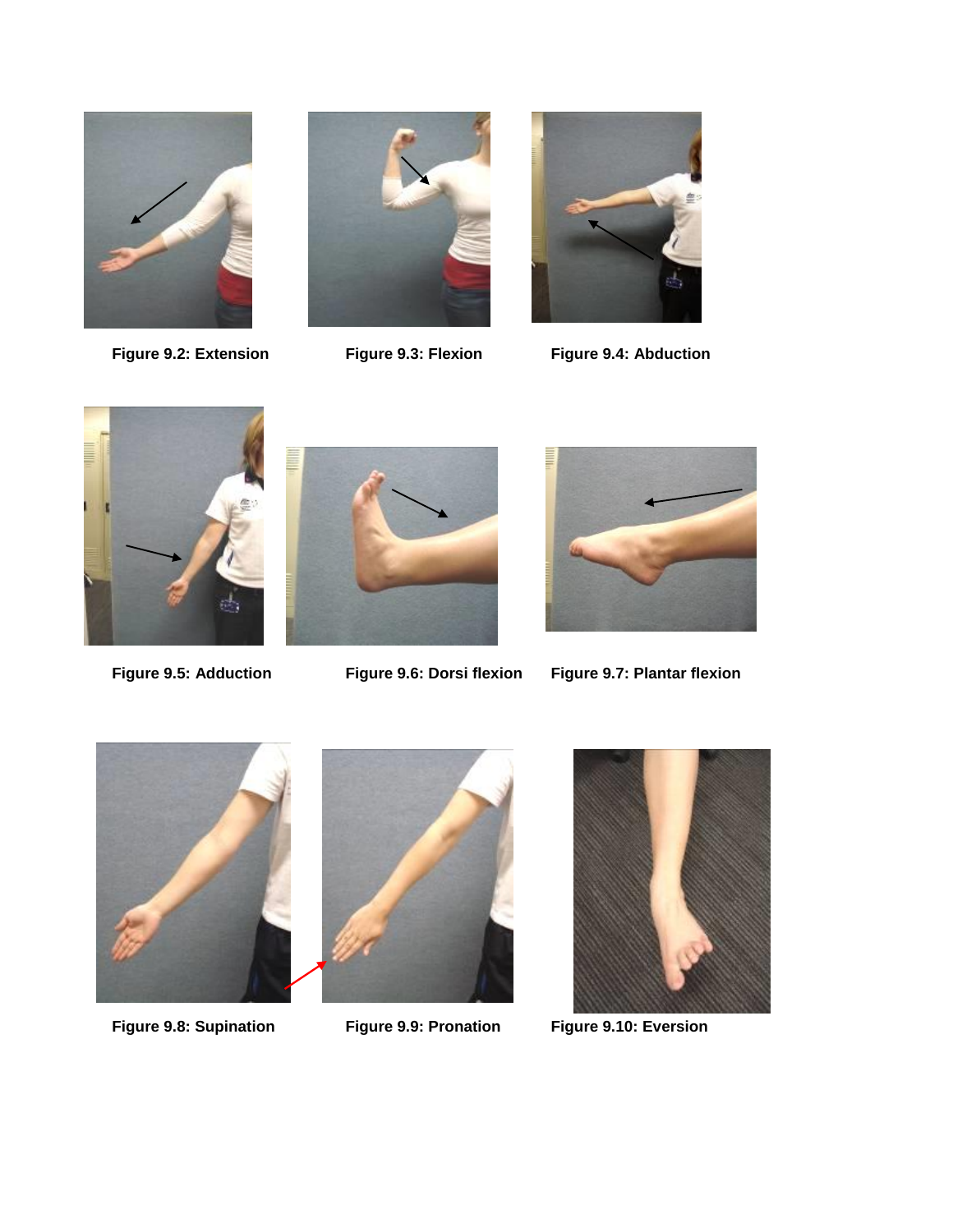

**Figure 9.11: Inversion**

## **Muscles**

## **Types of muscles**

The three types of muscle tissue found within the human body are:

- smooth muscle tissue —found in the walls of many internal organs and is involuntary (that is, contracts without voluntary control)
- . cardiac muscle tissue —found only in the heart and is also involuntary
- skeletal muscle cells make up our muscles and attach directly or indirectly (via tendons) to the skeleton.

## **Functions of muscles**

Skeletal muscles have five main functions:

- . producing movement contracting muscles pull on tendons to move the bones of the skeleton
- . maintaining posture tensions in our skeletal muscles maintain posture. Without this constant muscle activity, sitting or standing would be impossible
- supporting soft tissues muscles support the weight of internal organs and protect them from injury. These muscles may be located within areas such as the abdominal wall and the floor of the pelvic cavity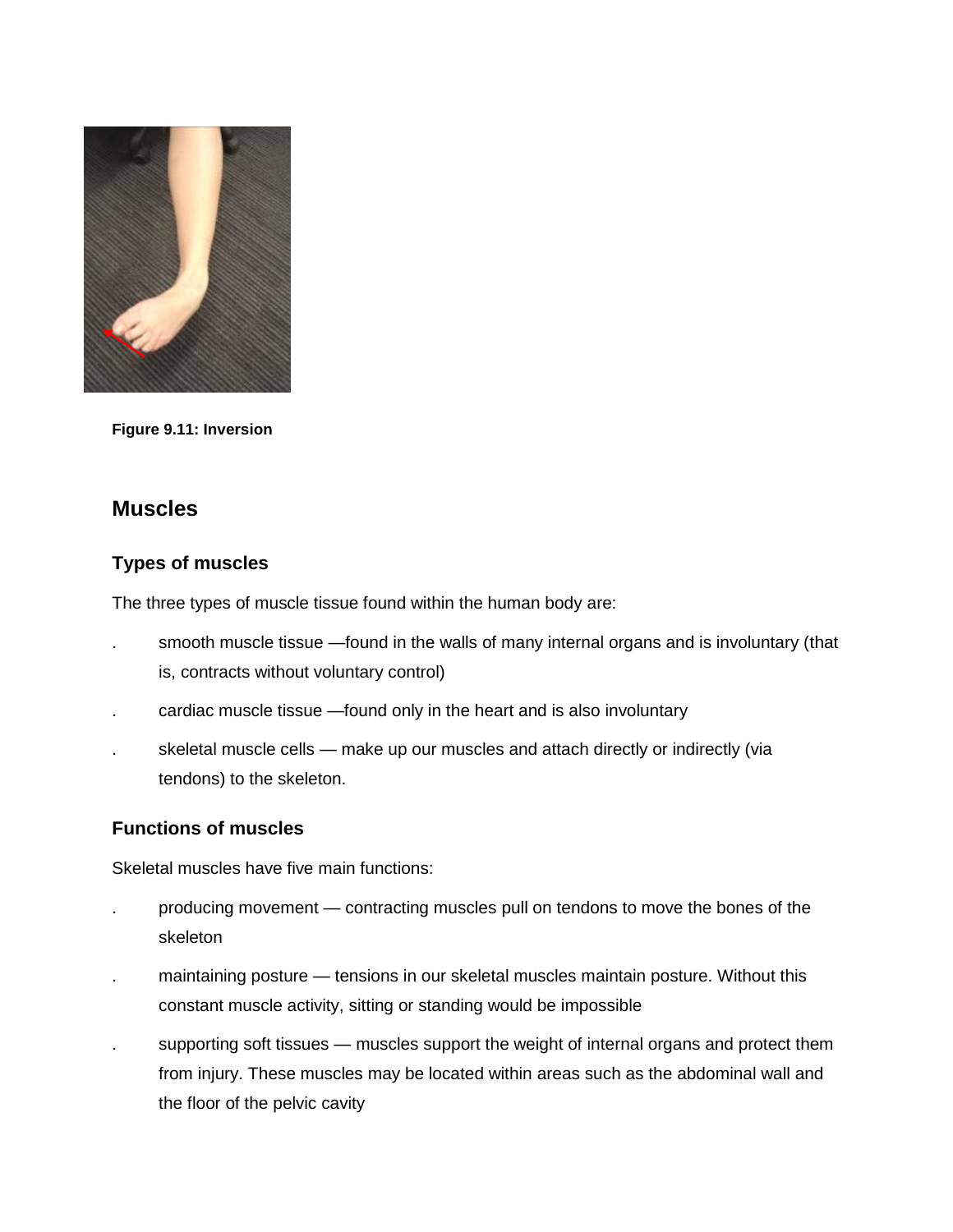- protection openings such as orifices in the digestive and urinary tracks are encircled by skeletal muscles. These muscles provide voluntary control over swallowing, defecation and urination
- . maintaining temperature muscle contractions require energy and whenever energy is used in the body some is converted to heat. The heat lost by muscles contracting keeps body temperature in the range required for normal functioning.

## **Major muscles**

There are over 600 muscles in the human body. Some of the main muscles involved in gross motor activities are:

- **.** abdominal (for example, external and internal oblique, rectus and transversus abdominus)
- **.** shoulder girdle (for example, trapezius, rhomboids and the rotator group, comprising infraspinatus, supraspinatus, teres minor and subscapularis)
- **.** arm (for example, pectoralis major, deltoid, biceps, triceps)
- **.** upper leg (for example, gluteal, hamstrings, quadriceps)
- **.** lower leg (for example, gastrocnemius, soleus, tibialis).

## **Case study**

Jake coaches the reserves team for a rugby club that competes in a regional rugby competition. The team has a range of players, including some young up-and-comers, as well as some older players who are on the verge of retiring from playing at competitive level. Two of the older players have ongoing injury issues. One has a problem with the medial ligament in his knee, which has never fully recovered from surgery some years ago. The other has ongoing issues with his right hamstring, with a long history of strains and muscle tears. Jake spends some time discussing with these two players how to manage these injury issues. This includes looking at what specialised conditioning and treatment they need to prevent further injury, what type of training and competition load their bodies can handle, and what type of recovery activities they need so that they pull up okay after each training session and match. Jake seeks specialist help with some aspects that are outside his expertise (for example, he consults with a physiotherapist and massage therapist who are linked with the club for treatment and recovery assistance). With careful management, Jake is able to keep the two players injury free in their final year of competition, and the two players retire at the end of the season on a positive note.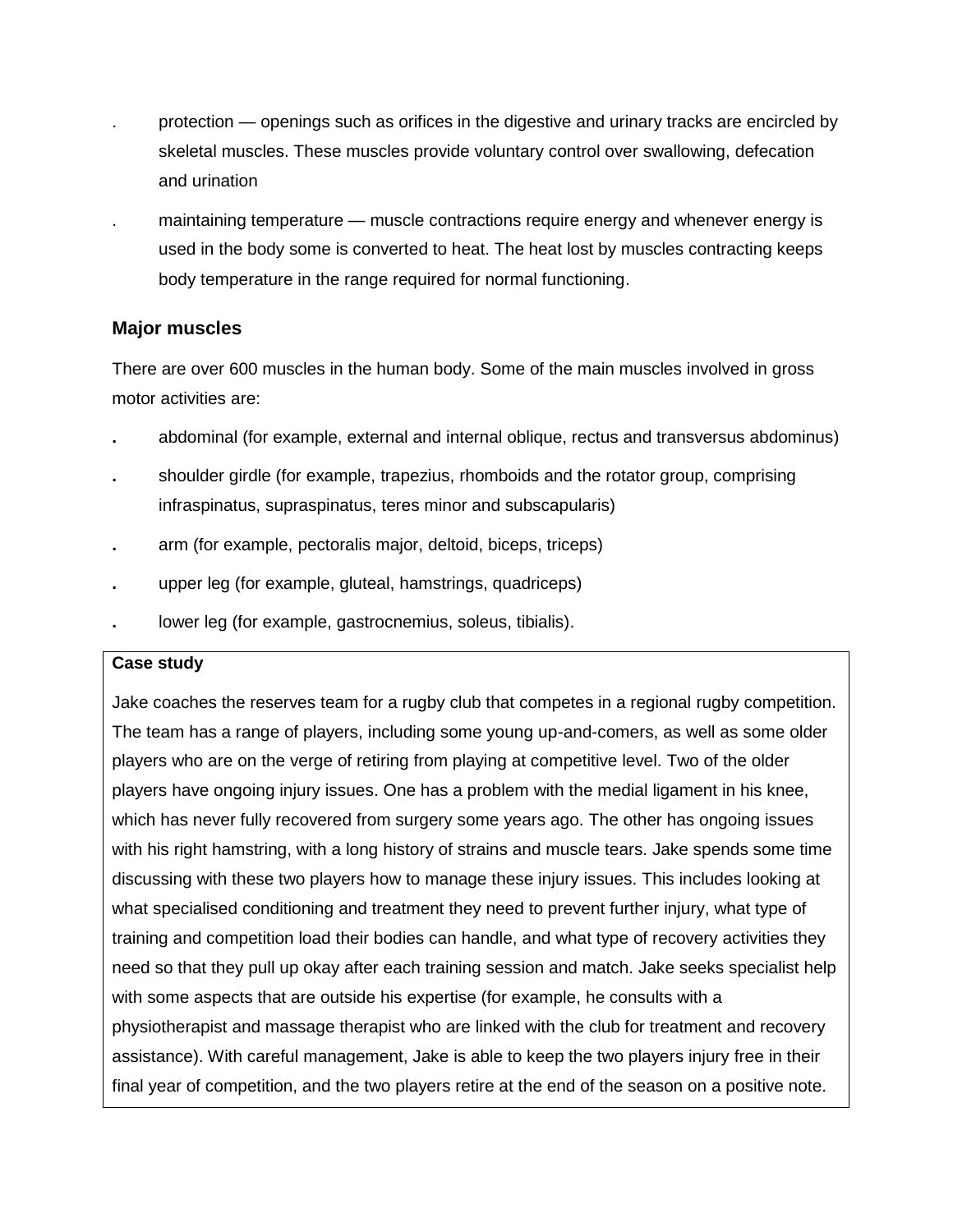# **What is biomechanics?**

Biomechanics is the study of the forces that produce human motion and the effects of those forces on and within the human body. Forces can be internal, including those created by muscles and tendons, or external, including forces created by gravity, air, water or friction. Once the movement of the body performing a given task is understood and measured, it may then be possible to make changes to technique or equipment to improve performance or reduce the possibility of injury.

By understanding some of the basic principles of movement and forces, coaches can gain a better understanding of why certain movements create particular outcomes. It can also assist them in their analysis of athlete movement and help them to identify and correct performance flaws to produce better performances in the future. An understanding of biomechanics in sport enables each athlete to be coached as an individual, using techniques and equipment that are determined by the coach to be the most suitable for the athlete's unique requirements.

Biomechanical analysis considers movement in two different ways:

- kinematics concerned with the motion of a body (how far, how fast or how consistently it moves)
- . kinetics —concerned with what causes that movement and includes an analysis of the forces acting, momentum, torque and power.

# **Biomechanical principles**

There are a number of scientific principles on which sports biomechanics is based, which include laws of physics and mechanics. While coaches do not need to become experts in the science of these principles, it is valuable to have a grasp of the concepts. The principles that will be covered in this chapter include motion, forces, levers and balance.

# **Laws of motion**

Sir Isaac Newton formulated three laws of motion to explain what causes a body to move and the motion that results. An understanding of these basic principles helps in the knowledge of movement or motion.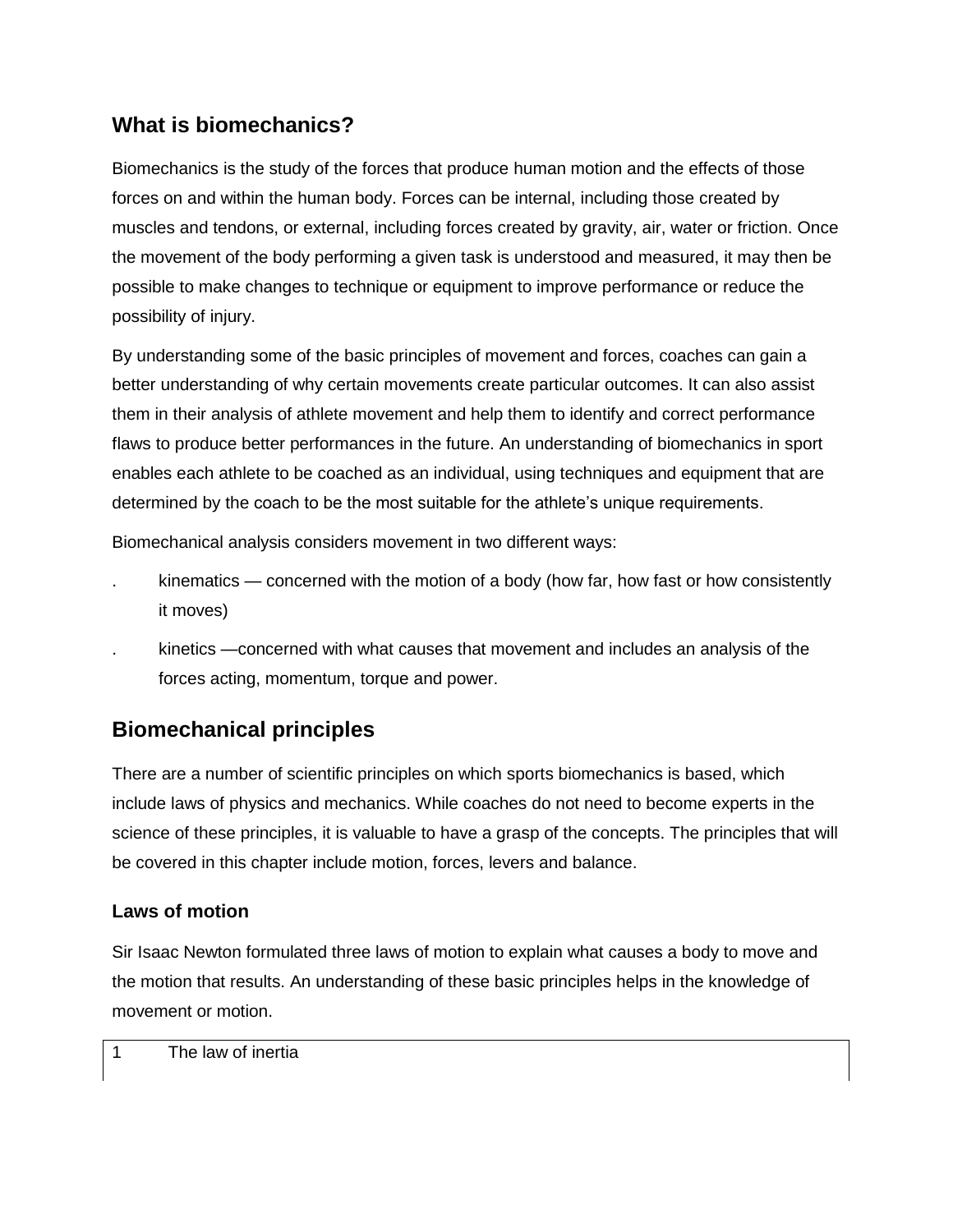*A body will remain at rest or it will travel in a straight line at a constant velocity unless a force acts on it to change its state of rest or motion.*

If something needs to be moved we must first overcome its inertia (an object's resistance to change). This resistance is directly proportional to the mass of the object. The heavier the object, the greater the resistance, and the harder the object is to move.

## 2 The law of acceleration

## *The acceleration of a body is directly proportional to the amount of force used.*

The heavier an object, the more force is needed to move it. To move the same object faster, even more force is needed. For example, with a small light ball, such as a tennis ball, the larger the force applied to it, the greater the acceleration. If the force applied remained the same, but a bigger, heavier ball such as a basketball was used, it would experience less acceleration.

3 The law of action and reaction

*For every action there is an equal and opposite reaction.*

When a runner pushes down against the ground they exert a downwards and backwards force (action). In turn, the ground exerts the same force upwards and forwards against the runner's foot (reaction).

## **Body motion**

Motion is the process of changing position. All physical activities involve motion of the human body. Motion can be:

- linear where the body's centre of gravity moves along a straight line and all the body parts travel in the same direction, over the same distance and in the same time. An example of this is an ice-skating glide
- . curvilinear where an object or the body follows a curved line. This can be seen in the flight of a gymnast somersaulting through the air, or a ball after a kick
- . angular or rotary movement around a fixed point, as is seen in most of the joints in the skeleton. For example, when a ball is kicked the femur rotates around the hip joint and the tibia rotates around the knee joint, giving angular motion.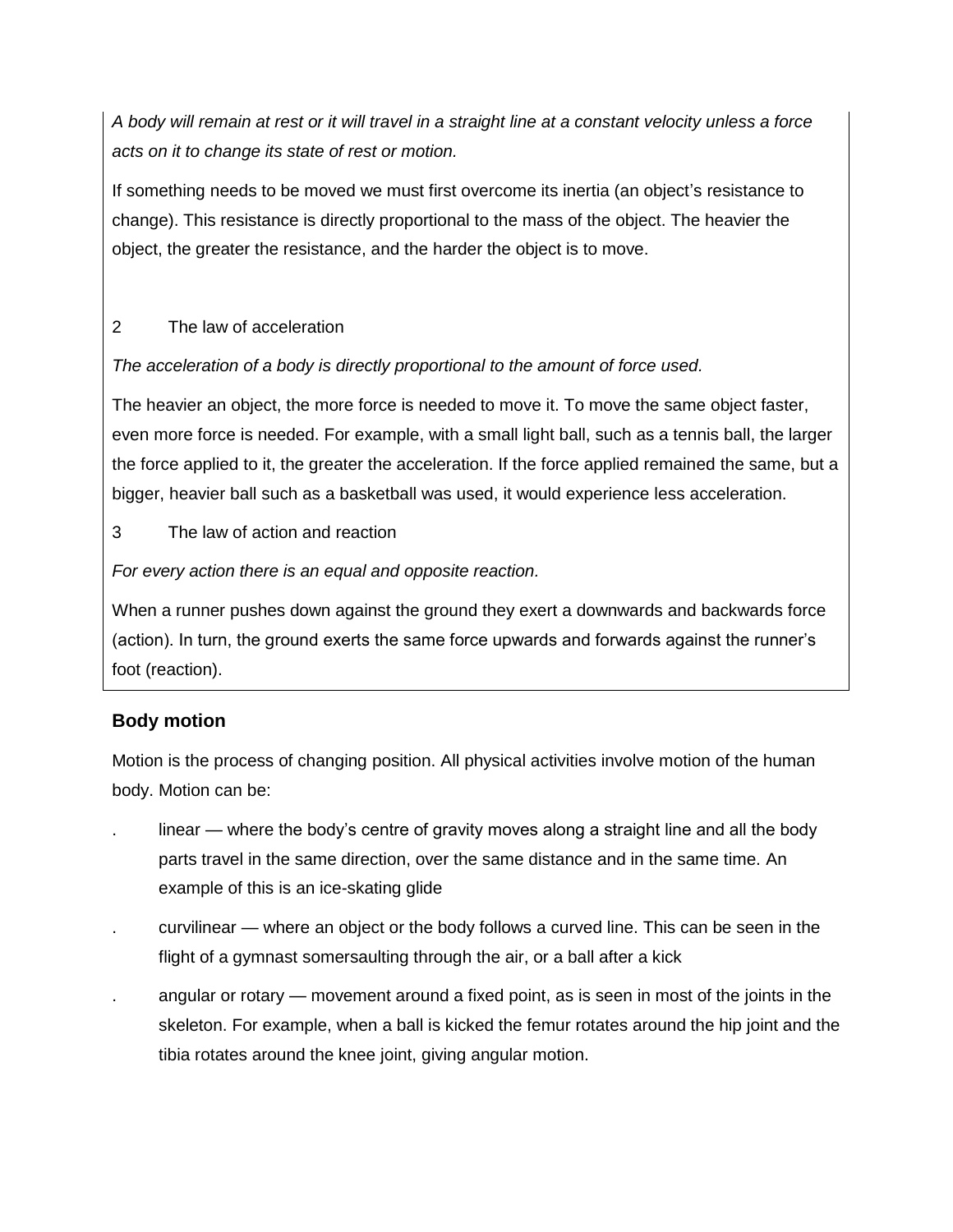In general, angular motion occurs more often than linear but a combination of the two is the most common. For example, when walking, the body's centre of gravity may move in a linear direction or a straight line, but at the same time movement at the hips, knees, ankles and shoulders gives angular motion.

## **Motion terminology**

- . Velocity (or speed) measures how quickly an object or person moves over a distance (distance divided by time equals velocity). Velocity is measured as either the average speed over a distance or the top speed over that distance. For example, a tennis player might serve at 160 kilometres per hour, which is the highest speed reached over the distance. A swimmer, on the other hand, might swim a 100-metre butterfly in 90 seconds by averaging 0.9 metres per second over the race.
- . Acceleration is a measure of the rate of change of velocity, or how quickly an athlete can change speed. An example of this is a cyclist accelerating at the beginning of a time trial from zero to 15 kilometres per hour in one second.

## *Projectile motion*

Any object moving through space is called a projectile, including humans when they are diving or jumping, or balls when they are hit, kicked or thrown. For an object to become a projectile, a force must be applied to it.

All things being equal, the greater the force applied to the object, the further a projectile will travel (Newton's second law of motion). Opposing this force are air resistance (acting on horizontal motion) and gravitational force (acting on vertical motion).

The path a projectile follows through the air is called its trajectory. The trajectory of a projectile is predetermined at the moment of release by the:

- . velocity (speed) of release the greater the speed of release, the greater the range, flight time and height or distance obtained
- . angle of release or takeoff the angle will depend on whether maximal height or distance is your goal. For example, 45 degrees is the optimal angle at which an object needs to be projected to obtain the maximum distance.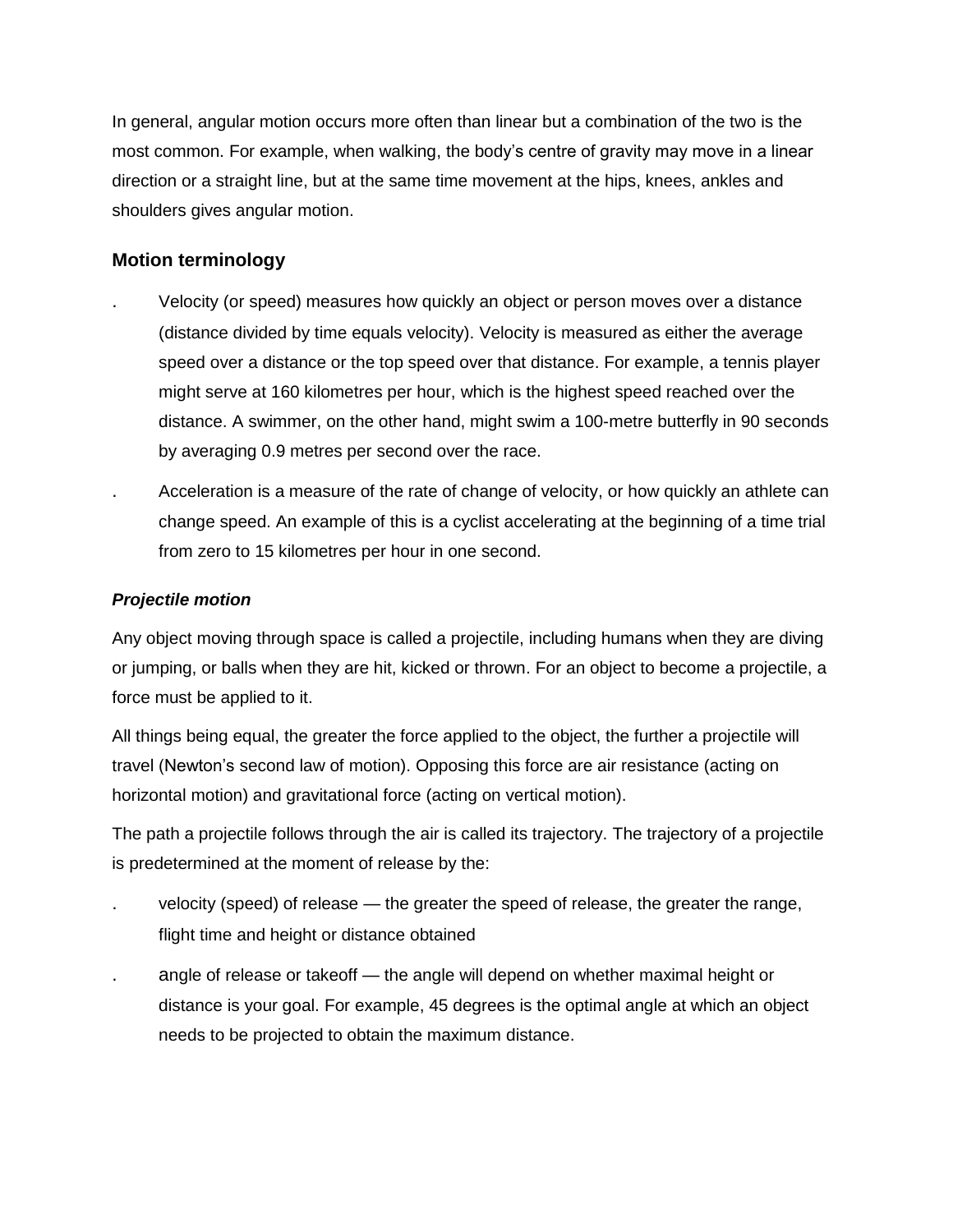When we are looking at humans as the projectiles, it is impractical or unobtainable for an angle of release to reach 45 degrees. In reality, research shows that long jumpers leave the ground at between 19 and 25 degrees.

#### **Case study**

Angela is a young shot-putter who is keen to increase her throwing distance. Her coach, Kwasi, suggests they start by taking a video of her throwing. He positions the camera directly side on and records a few throws. Kwasi knows that the throw distance depends on factors determined at the exact moment that the shot leaves Angela's hand. These factors are:

- . the release velocity, or the speed of release
- . the angle of release

the height of release, or how far above the ground the shot is released.

Kwasi looks carefully at Angela's throws and then estimates how high she reaches when she releases the shot. Kwasi then estimates the angle of release. He explains to Angela that the slower the speed of release, the shallower or smaller the release angle tends to be. He points out that as throwers become able to generate a higher release velocity, they also tend to be able to increase their release angle (world-class throwers release the shot at angles between 32 and 38 degrees). Kwasi tells Angela that he will focus her training specifically on further developing her strength and power, which in turn will increase her speed of release.

The second area that Kwasi knows they can work on is Angela's technique in moving across the circle. He uses what he knows about the summation of forces and the need for a smooth and efficient action to ensure that the forces generated by the thrower from the legs, hips and arms are then transferred to the shot-put leading to an increased speed of release.

#### *Force*

A force is a push or pull that alters the state of motion of a person or object. Force can cause a moving body to increase its speed, slow down, stop or change direction. It can also cause a body that is at rest to move (Newton's first law). The strength or size of the force required to change the state of motion of the body will depend on the:

- weight of the body
- point of application of the force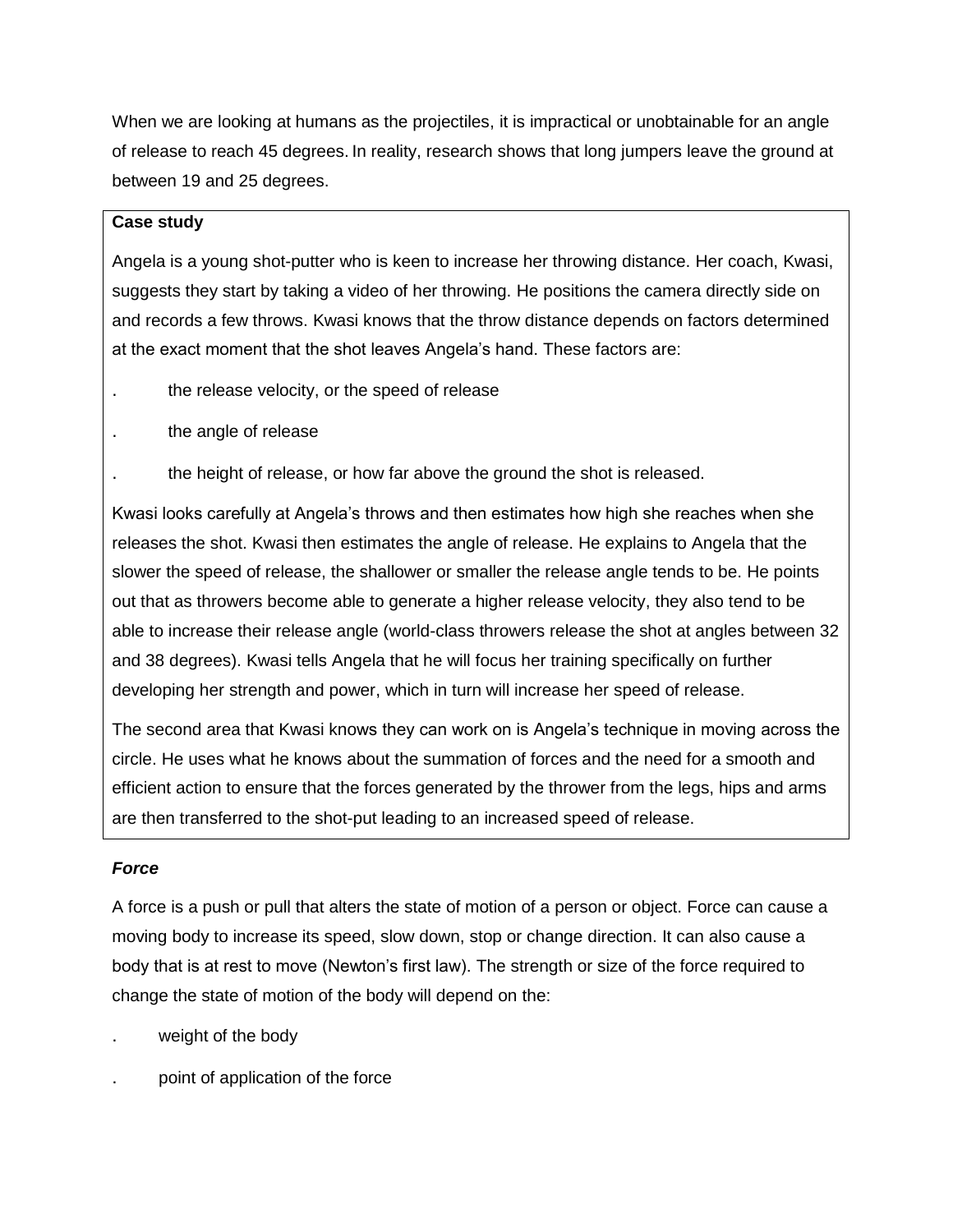- . direction of the force
- . time over which the force is applied.

Forces that act on the body may originate internally or externally. Internal forces come from the actions of muscles or tendons, which act on bones with sufficient force to set them in motion. External forces that oppose motion include gravity, friction and fluid resistance, which are defined in the following table:

| <b>External</b><br>force | <b>Definition</b>                                                                                                                        | <b>Example</b>                                                                                                                                                                                                                                                              |
|--------------------------|------------------------------------------------------------------------------------------------------------------------------------------|-----------------------------------------------------------------------------------------------------------------------------------------------------------------------------------------------------------------------------------------------------------------------------|
| Gravity                  | This refers to the earth's<br>gravitational pull of $9.8 \text{ m/s}^2$                                                                  | Runners who raise and lower their body<br>excessively with each stride waste energy<br>by continually trying to overcome the force<br>of gravity                                                                                                                            |
| Friction                 | Resistance to motion caused<br>by two surfaces touching each<br>other                                                                    | Friction may work for or against an athlete<br>depending on their sport. For example, a<br>gymnast tries to reduce friction by using<br>chalk on their hands, while a table tennis<br>player uses a bat with a special surface to<br>increase friction to assist their grip |
| Fluid<br>resistance      | When a body moves through<br>air or fluid, resistance to<br>motion (drag) occurs. The<br>faster you move, the more<br>drag you encounter | Cyclists ride closely behind another rider to<br>decrease air resistance (drag) and<br>conserve energy                                                                                                                                                                      |

#### **Table 9.3: External force definitions**

### **Summation of forces**

Many sports involve an all-out effort, such as throwing a javelin, or jumping as high or far as possible. In order to achieve the optimum result, it is necessary for the athlete to combine the movement of different body parts into a coordinated sequence of movement. By also limiting the use of muscles that are not needed, less energy will be wasted.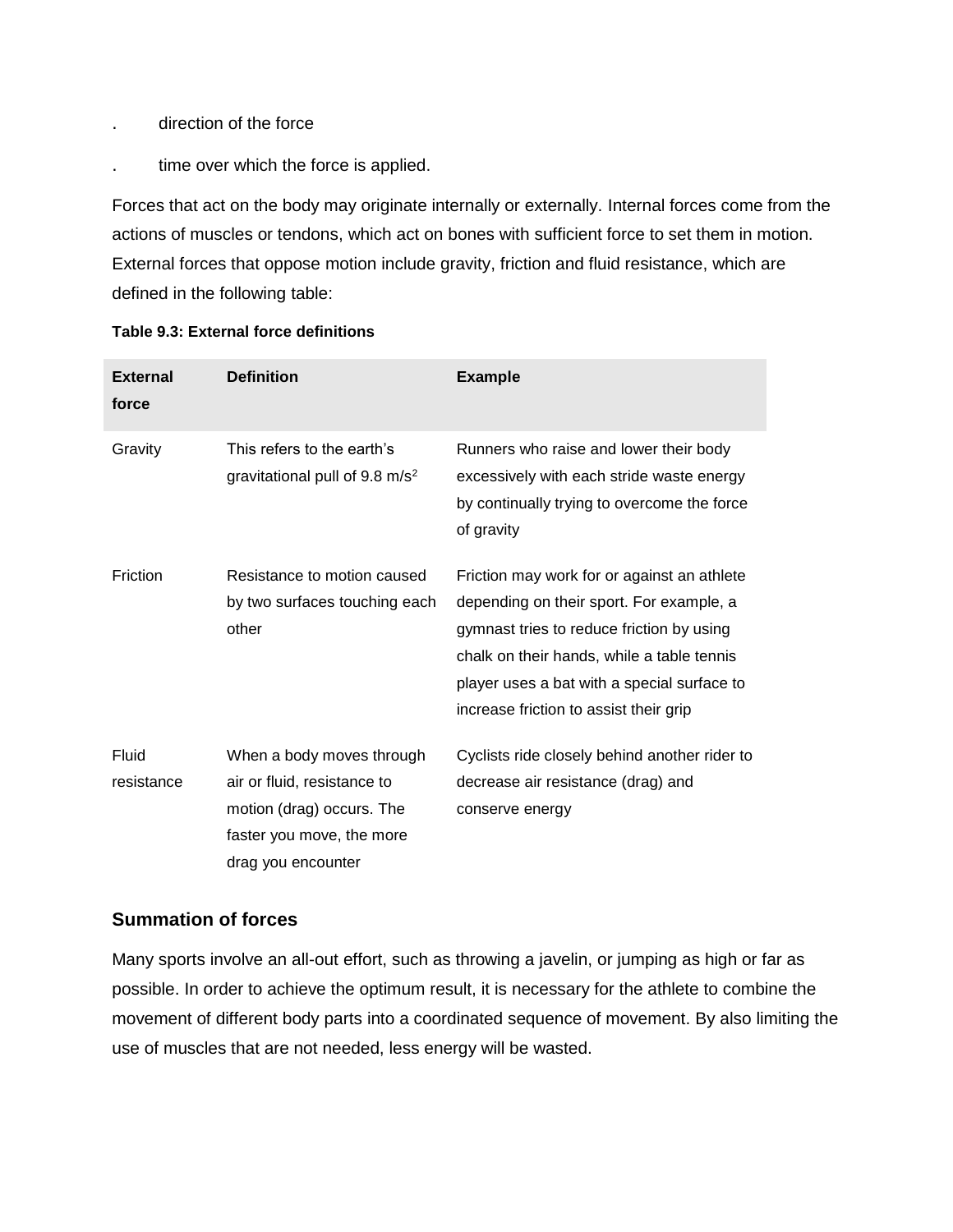When a maximal effort is required, summation of force (adding of forces together) is necessary. The summation of force can happen when everything happens at the same time or sequentially. When everything happens together, all the body parts move explosively at the same time, which results in the greatest possible force. This includes actions such as the high jump, gymnastic vault or judo kick.

In sequential body movements such as a tennis serve, the movement begins with the larger, heavier body parts with the greatest inertia (trunk and hips) and ends with the smaller, lighter body parts (lower arm and hand). In this type of action, the power generated in one body part is transferred to the next moving part. To get the greatest possible power, each part must contribute by developing its greatest velocity before the next part starts its action.

#### *Momentum*

Momentum is the product of the mass and velocity of an object (momentum = mass x velocity).

Linear momentum can be described as how difficult it is to stop an object or a body. All bodies have both mass and velocity, and when multiplied together they give a measure of linear momentum. Tenpin bowlers like to use heavier balls even if they are harder to control, as they have more chance of success because of the greater momentum at impact.

Angular momentum is the momentum of a rotating body such as a golf club or a figure skater and equals the body's moment of inertia multiplied by its angular velocity, or how fast it is turning.

Moment of inertia is a body's resistance to change when rotating about a specific axis. This varies not only with mass, but also with how this mass is spread from the axis of rotation. If the mass is spread a long way along the axis, the moment of inertia will be faster. For example, a figure skater who begins a spin with arms outstretched pulls in her arms and so reduces her moment of inertia, causing her to spin faster. A junior tennis player who grasps their racquet midway along the handle reduces the moment of inertia, causing their racquet to swing slower and so making it easier for them to control. This is why it is important for junior athletes to use shorter racquets or bats suitable for their size and strength.

#### *Conservation of momentum*

When two or more bodies collide with each other, momentum is conserved. In other words the total momentum of the bodies before impact is the same as their total momentum after impact.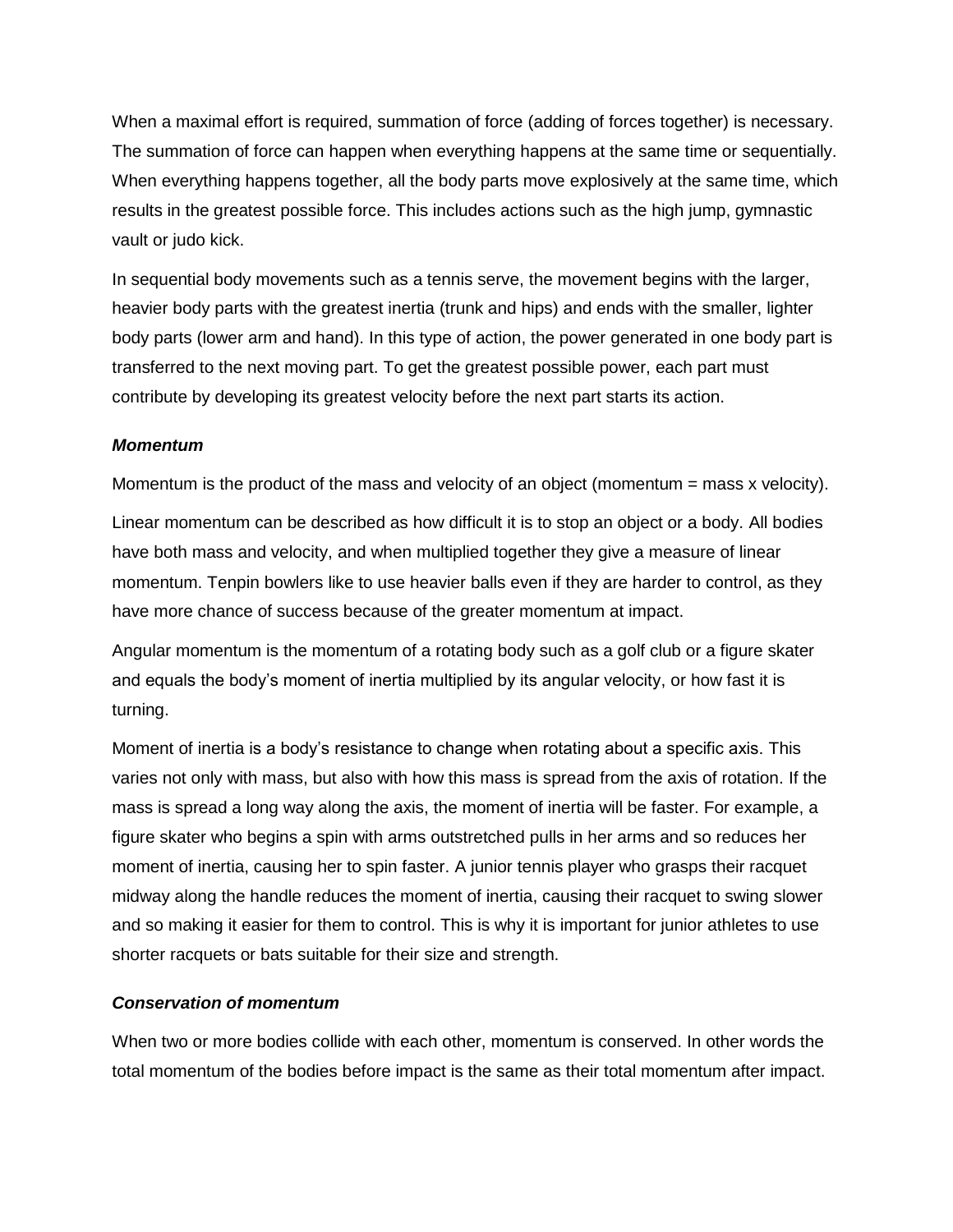For example, when a bat meets a ball, the total momentum is equal to the momentum of the bat and the momentum of the ball. After impact, the momentum of both objects may change (for example, the bat will usually slow down and the ball will travel much more quickly, but the total momentum still stays the same). This means that some momentum from the bat has in fact been transferred to the ball, or vice versa.

#### **Case study**

Vincent is a softball coach and is keen to increase the speed of the batted ball and so give his players more time to make it to first base without getting out.

Vincent knows that to improve this skill he can apply the basic principle of the conservation of momentum. This principle tells him that momentum is neither created nor destroyed, or in other words, the momentum of objects before a collision will equal the amount of momentum after the collision.

Vincent decides to set up a simple experiment with his players to work out the most effective way of increasing the batted-ball speed. He knows the momentum depends on both mass and velocity of the bat and the ball. He uses teeball equipment where the initial velocity of the ball is zero and gets the players to hit the ball with a slow swing, a medium swing and a fast swing. He estimates the ball velocity by how far the ball goes. Vincent finds that the faster bat swings lead to the fastest ball speeds.

Next the players hit the ball with a variety of bats that each have a different mass. From what he knows of conservation of momentum, Vincent could assume that the heaviest bat will result in the fastest batted-ball speed, but in reality that does not happen. It is far easier to swing a lighter bat and so if bat mass is increased too much, the batters are unable to swing the bat with enough speed. Vincent decides to note for each player which weight bat suits them the best and results in the fastest swings. This will help players when choosing a bat, as they can select the one best suited to their own size and strength, and so hit the ball with the greatest possible speed.

While decreasing the mass of the ball would also work, this is not practical as the minimum ball mass is dictated by the laws of the game.

#### *Levers*

Mechanical lever systems are seen in many day-to-day tasks — wheelbarrows are used to carry heavy loads and bottle openers are used to open bottles. The human body is also made up of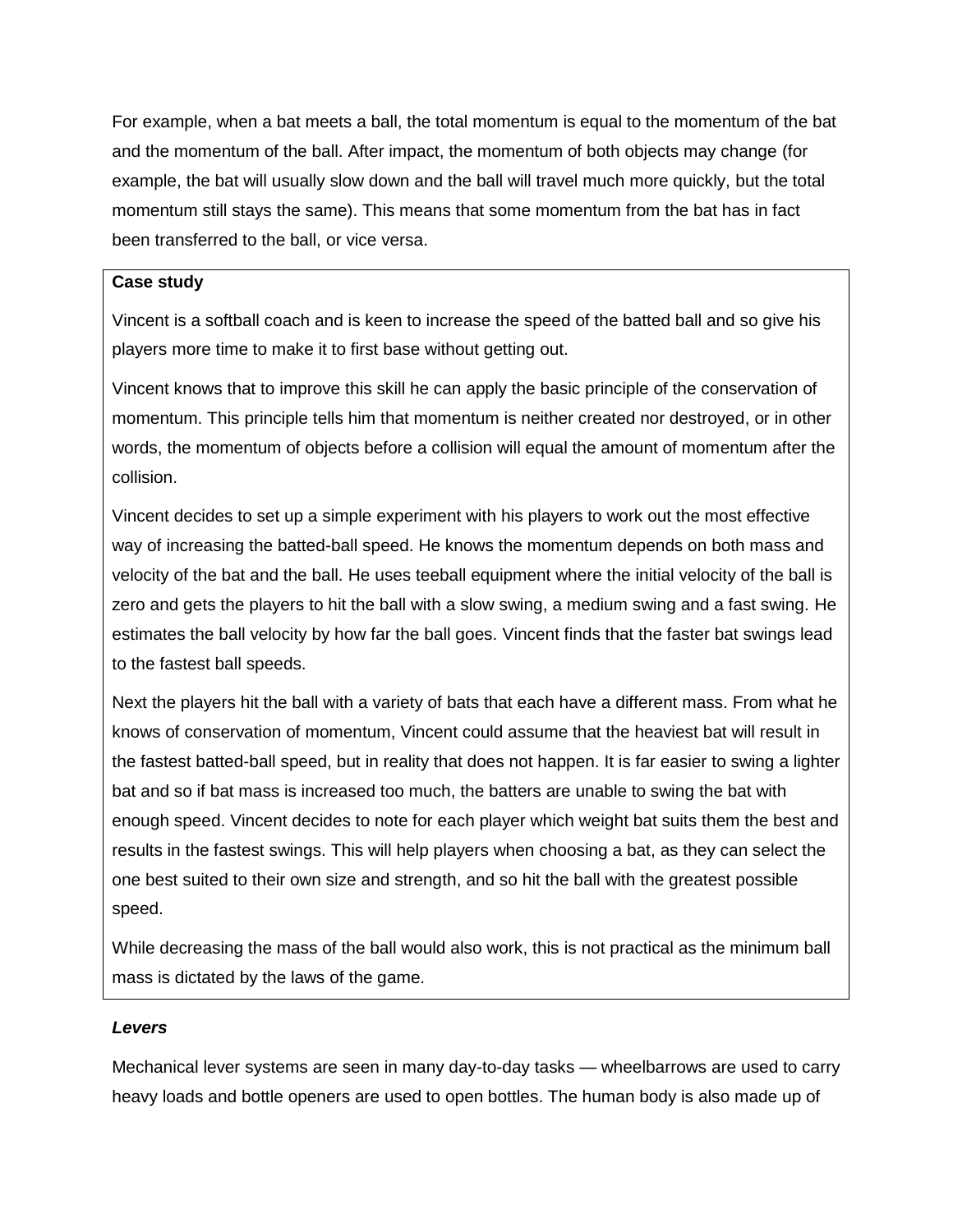many levers (bones), which are pulled and moved by the forces of muscles acting via tendons. In sport, our arms and legs act as levers and in many cases we use a racquet, bat or stick, which adds an extra length to the body's lever.

Levers have three main segments:

- . a force arm (between the axis and where the force is applied)
- . a resistance arm (between the axis and what is to be moved)
- . an axis.

Levers have two main functions:

- . to increase or magnify the force
- . to increase the distance or speed with which the lever can be moved.

#### **Figure 9.2: Basic lever system**



Levers that increase force make it easier to do the work, as the lever carries out the function of force magnification. Its advantage comes when the axis is closer to the resistance than the force (the force arm is longer than the resistance arm).

Levers that increase speed operate at a mechanical disadvantage, meaning that more effort is required to move something, but the speed that it can be moved has increased. This occurs when the axis is closer to the force (the force arm is shorter than the resistance arm).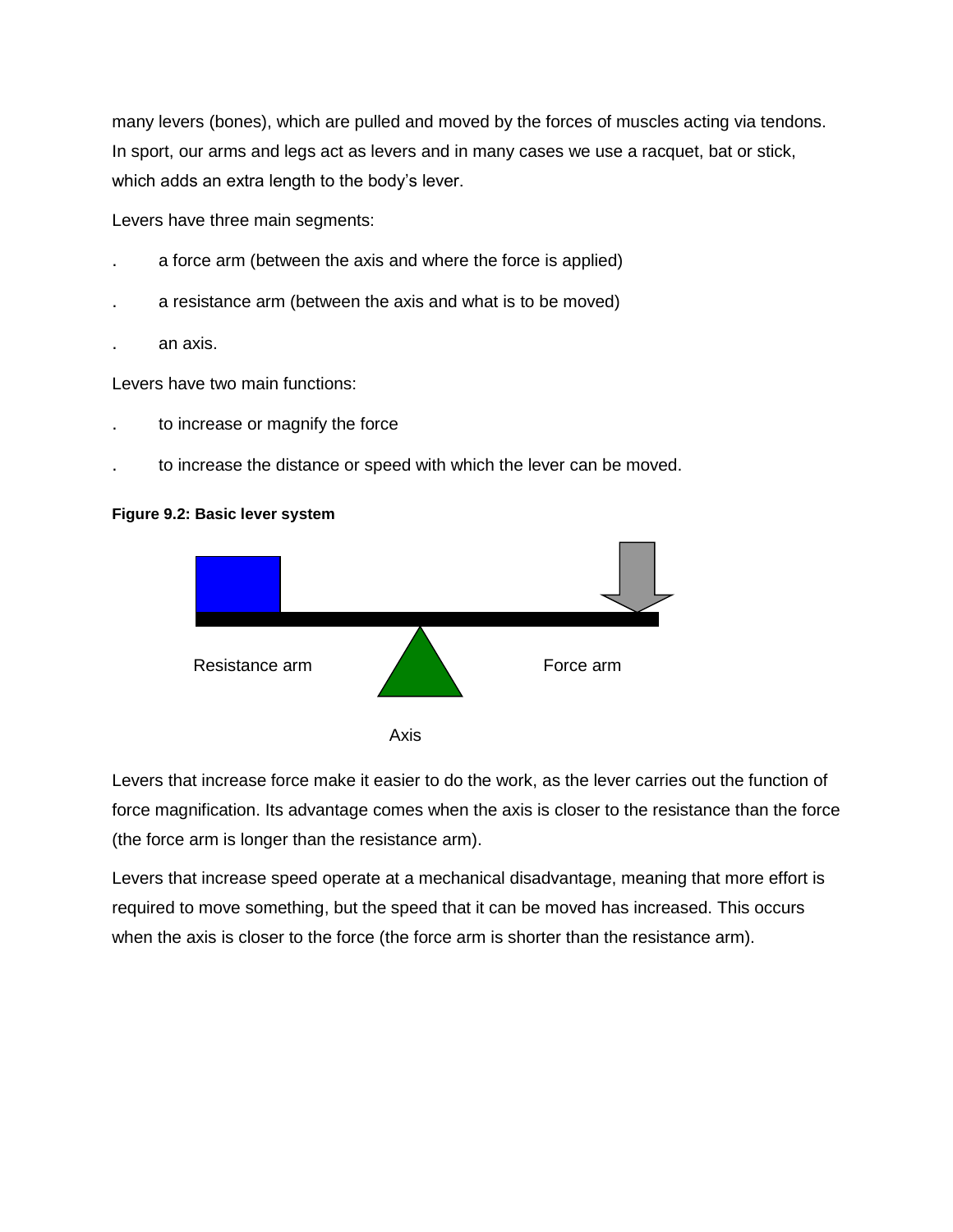#### **Figure 9.3: A force lever and a speed lever**



In many sports (such as tennis, squash, cricket and golf) technique has combined the use of both systems (speed and force). In the tennis serve, the arm and the racquet is the lever. The service action starts with the arm bent at the elbow and the racquet in the back scratch position, which gives a shorter lever and greater initial acceleration. The lever is extended to its maximum at the point of impact, as here the arm is fully extended and the racquet is at its highest point overhead. Thus, the head of the racquet will be moving faster than at any other point on the lever so that you can get the most powerful serve possible.

#### **Case study**

Jim is a weight-lifting coach who works with a young squad of lifters. The technique involved in lifting is one of the main areas that Jim is focusing on with his squad. Using the principles of levers, Jim works with his athletes to ensure that their technique for the clean and jerk lift maximises the force lever. Keeping the bar close to their body is important in improving their lifting capacity. Poor technique in some athletes results in them increasing the length of the resistance arm, which results in greater speed of movement but reduced lifting capacity. Jim is trying to ensure that their clean and jerk technique focuses on increasing the force arm, but with sufficient speed to successfully lift the weight.

#### *Balance*

Balance can be either static (standing still), or dynamic (moving).

- . Static balance is required in sports where athletes stand still in a set position for a long time (for example archery, wrestling or shooting).
- . Dynamic balance is required in sports where balance needs to be shifted easily (for example, fast-changing sports such as tennis or netball).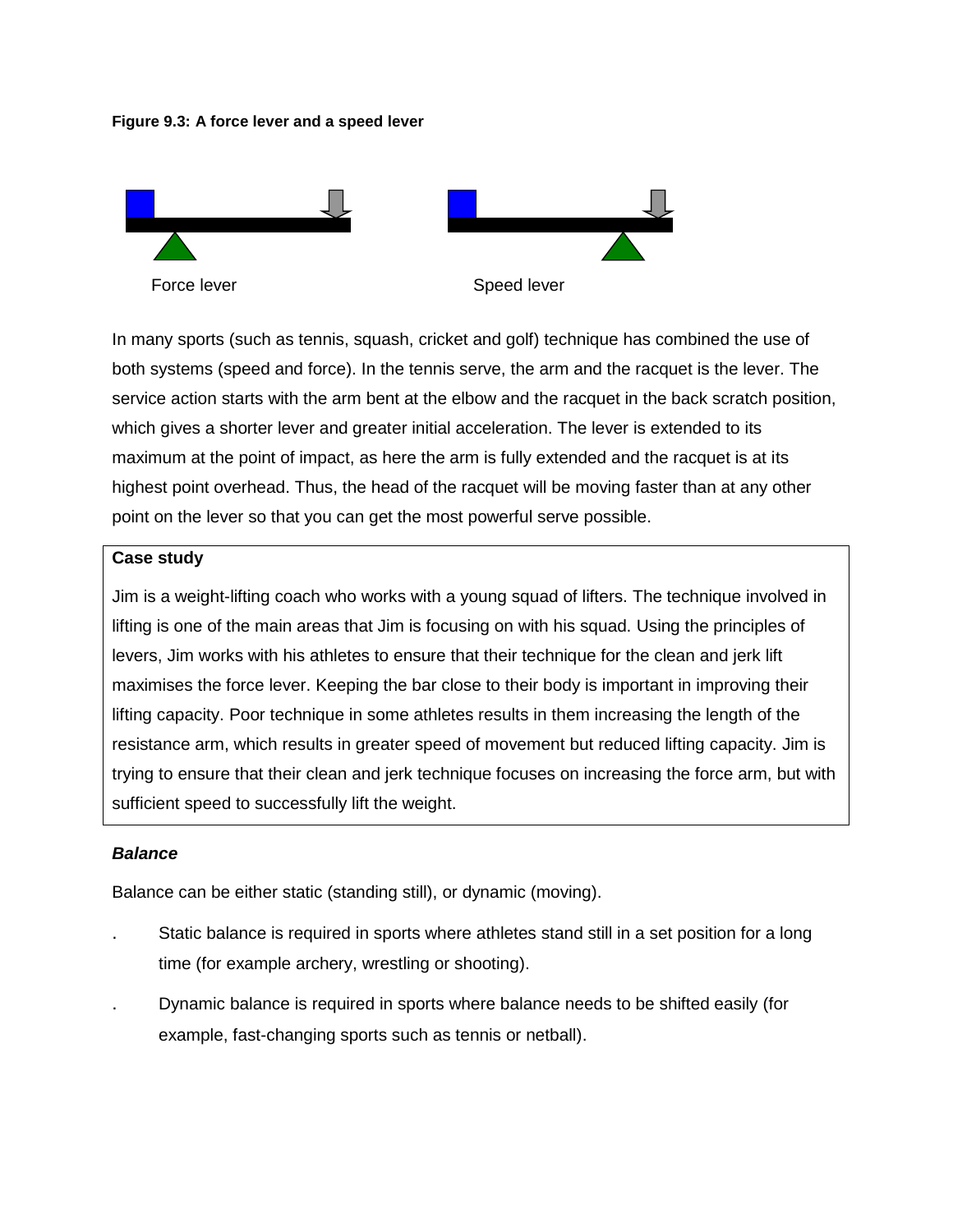#### *Stability*

A key concept in stability is the centre of gravity of an object. This is an imaginary point where the weight of a body is balanced; that is, its balancing point. Due to the constant changing of the body's shape, the centre of gravity is also always changing. Usually it is located somewhere near the pelvic region. For females it is often slightly lower, but this depends on their body composition. Centre of gravity is directly related to a person's stability and balance.

A position with a high degree of stability requires a stronger force to be moved than a position with low stability. Not all sports require a high degree of stability — wrestling and gymnastics do, but others such as tennis and rugby union require stability to be shifted and varied.

The five basic principles to keep in mind regarding stability and balance are:

- **.** weight the greater the weight of an athlete the more stable they are, and in contact sports such as rugby union the more difficult they are to move. For example, in a rugby scrum, the weight and the techniques used affect the scrum's stability
- **.** base of support the base of support is comprised of the two feet and the area between them. For a body to remain balanced, the centre of gravity must be within the base of support. The wider the base of support or the further apart the feet are, the more stable a person is (for example, in surfing and archery)
- **.** height the lower the centre of gravity is above the base of support, the more stable the athlete is. The higher the centre of gravity, the less stable the body is and the easier it is to move or push off balance
- **.** line of the centre of gravity when a person's line of gravity is outside their base of support (see Figure 9.4), they are less stable. When the position of the centre of gravity is well centred over the base of support, it is difficult for wind or an opponent to move the body from its position. When quick movement is required athletes bend their knees slightly, which lowers their centre of gravity. They then position their centre of gravity close to the edge of the base of support area by leaning or tilting their body. A 100-metre sprinter in the 'set' position has their body positioned forwards over their hands ready for a quick start
	- **.** rotation when something is rotating or turning around, such as a spinning ice skater or a bike with rotating wheels, stability is increased.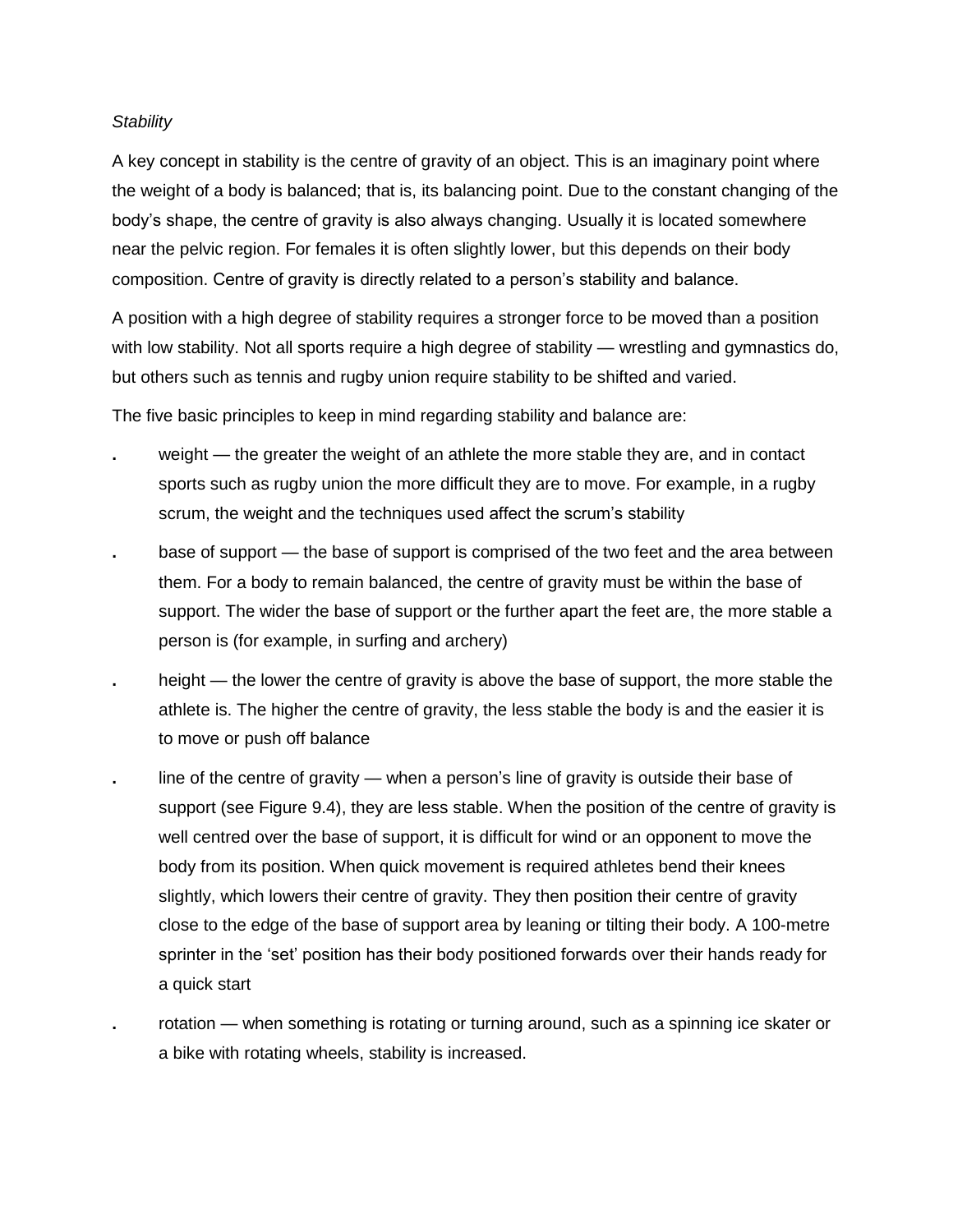#### **Figure 9.4: The line of gravity**



#### **Case study**

Rosemary is a coach of an under-15 boys' basketball team and notices that Kamil, one of her taller players, seems quite unstable and is frequently being knocked over on court during defence. She decides to talk to Kamil at their next training session about maintaining a strong position on court, and to give him some key points to remember to help maintain his balance. Rosemary knows that stability depends on three factors:

- . the base of support
- the height of the centre of gravity
- the line of the centre of gravity in relation to the base of support.

She explains to him that while it is good to be on his toes at times when he may want to move quickly in any direction, this also means that the line of his centre of gravity is close to the edge of the base of support, and it only takes a small knock or push from an opponent to then put him off balance. Rosemary suggests to Kamil that to stop him being pushed off his position he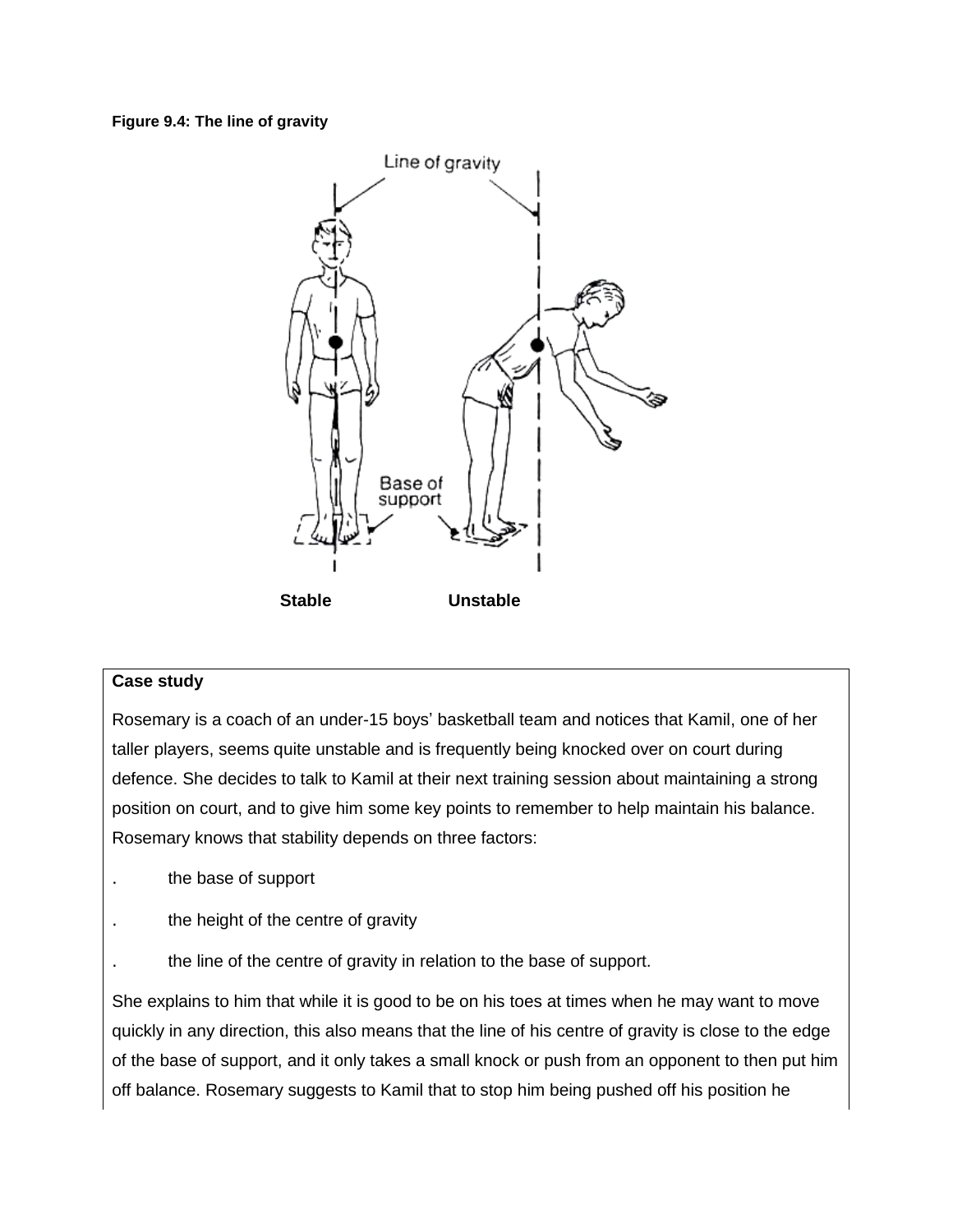needs to increase his base of support by moving his feet further apart and lowering his centre of gravity by bending his knees. By keeping his weight in the centre of his feet (not on the heels or toes) he keeps the line of the centre of gravity well within his base of support.

# **Methods of analysing movement**

A coach with an understanding of biomechanical principles, together with knowledge and experience of their own sport, can analyse an athlete's technique.

Movement analysis can be broken into two areas — qualitative and quantitative. Qualitative analysis can be as simple as a coach watching their athlete train or compete. While this assessment can be instantaneous it is subjective and non-numerical, meaning results or athletes are difficult to compare. This is the key difference with a quantitative style of analysis, which is numerical, and as such allows comparison to other athletes as well comparisons to previous performances.

There are a number of tools that provide quantitative analysis to many different sports. The simplest is video analysis, which is accessible to most coaches. Through the use of freezeframe techniques, coaches can analyse an athlete's body position and movements at critical moments in the execution of a technique. Other tools that are accessible to most coaches include 'radar guns' to measure speed.

At the higher end of quantitative analysis, there are a variety of laboratory and field-testing devices. These are generally only accessible to coaches working in higher-level programs such as state or national institutes or national team programs. Within the laboratory setting there are motion analysis systems that are used to measure kinematics, as well as force platforms that can measure kinetics. Some sport-specific field testing devices include instrumented force blocks (athletics), and force systems that mount on rowing and kayak paddles to give detailed kinetic feedback. High-speed cameras capable of capturing images at over 2000 pictures per second can enable access to detailed information on ballistic movements.

## **Using biomechanical analysis information to make changes**

While there is a wealth of information that can be collected on athlete movement, coaches should carefully consider what they wish to do with this information, and how they go about making changes to technique.

When considering making technique changes a coach should keep in mind the following: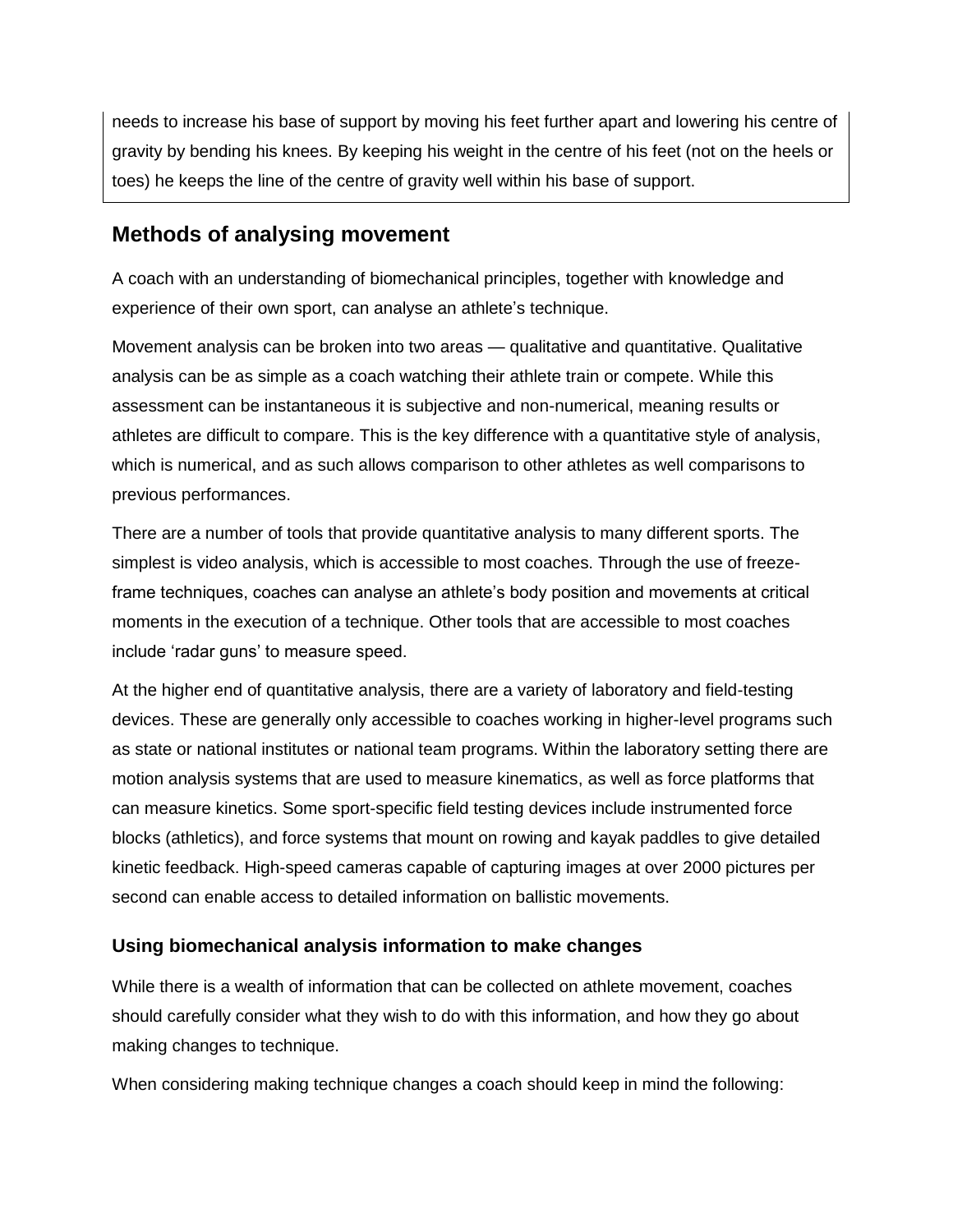- . Consider whether the athlete is actually ready to change the technique. Sometimes anxiety or self-confidence can affect technique, and if this is the case it should be addressed first before any work on modifying technique begins.
- . Consider whether the athlete understands the modifications that are needed and the reason for the change.
- . Consider if the athlete has the physical capacity to do the required technique. Is the athlete strong or flexible enough to do what is required?
- Sometimes error in technique can be the result of a poor choice of technique or inappropriate response, rather than a problem with the technique itself.
- . A technique flaw in the performance of gymnasts or ice skaters must be corrected because it relates directly to how their performance is judged. On the other hand, a basketballer with some technique variation that does not affect performance could be left alone. Natural flair may also lead to an athlete having an alternative technique, but this variation does not necessarily mean their technique should be changed.

# **Summary**

By gaining a better knowledge of the structure of the human body, and how and why the body moves, coaches can undertake better analysis of their athletes, and use that information to improve athlete performance. Identifying and correcting errors in performance is part of the coach's role. Using scientific principles as the basis of obtaining information and recommending change is a valuable tool for coaches.

While coaches do not need to become experts on anatomy and biomechanics, by understanding and applying the principles involved with the structure and movement of the body they can become a better coach. Once a coach understands how a body works and performs a movement, then they can:

- . change technique to improve performance
- . change technique to reduce the risk of injuries
- . select the appropriate techniques and equipment to suit an athlete's individual needs
- . communicate effectively with sports medicine and sports science personnel.